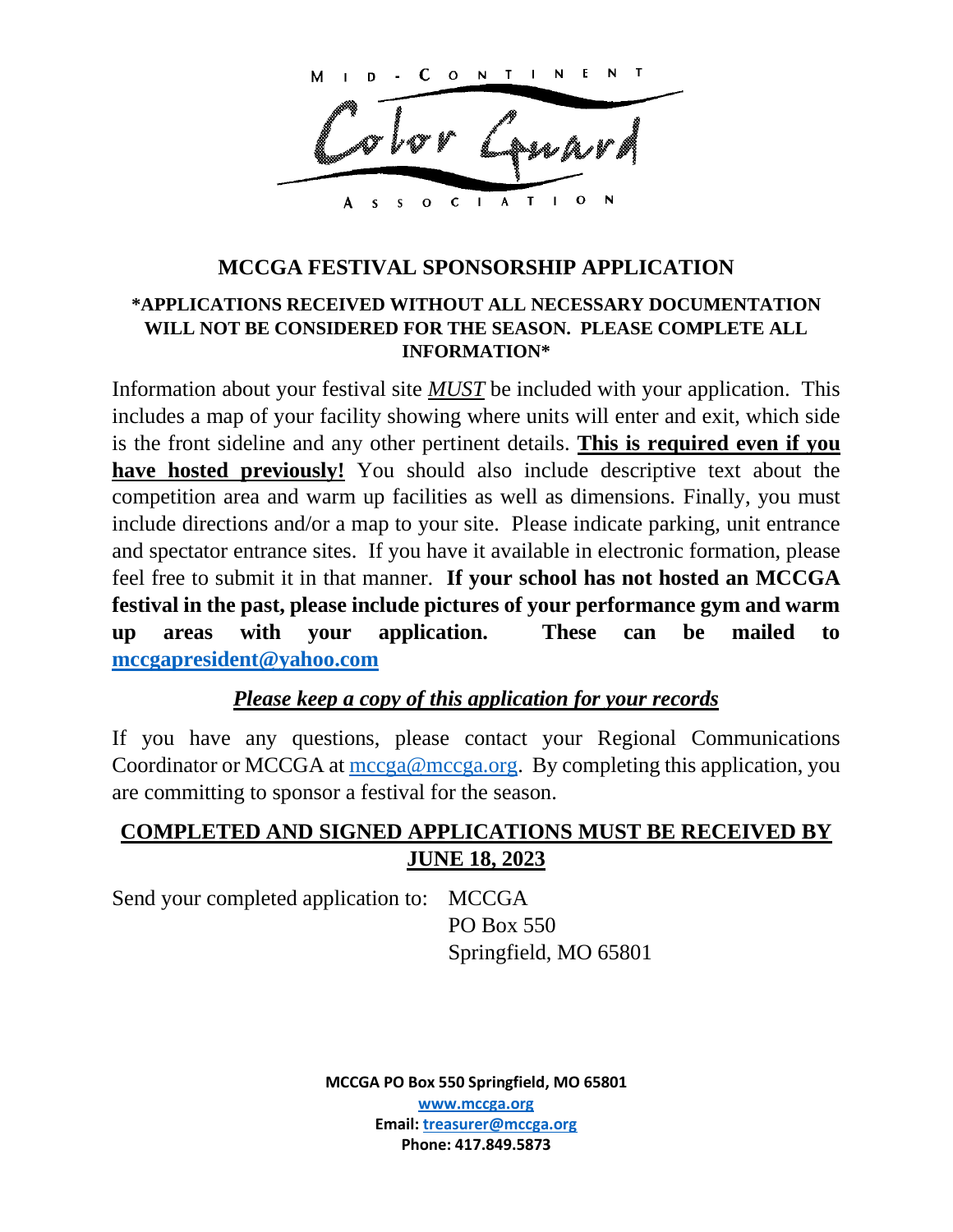M ID-CONTINEN solor Gunn  $S$   $S$   $O$   $C$   $I$   $A$   $T$   $I$   $O$ A

| Name of Contact |  |  |
|-----------------|--|--|
|                 |  |  |
|                 |  |  |
|                 |  |  |
|                 |  |  |
|                 |  |  |
|                 |  |  |
|                 |  |  |

### **Incomplete forms will not be considered. More than one suggested date must be provided in order for the application to be considered**

**Festival start times will vary depending on the number of units attending the festival. The MCCGA Vice President will work with each show host to determine the start time. Show hosts should be prepared to start the show as early as 9:00am**

# **PLEASE INCLUDE A CHECK MADE OUT TO MCCGA IN THE AMOUNT OF \$1,000 WITH YOUR APPLICATION**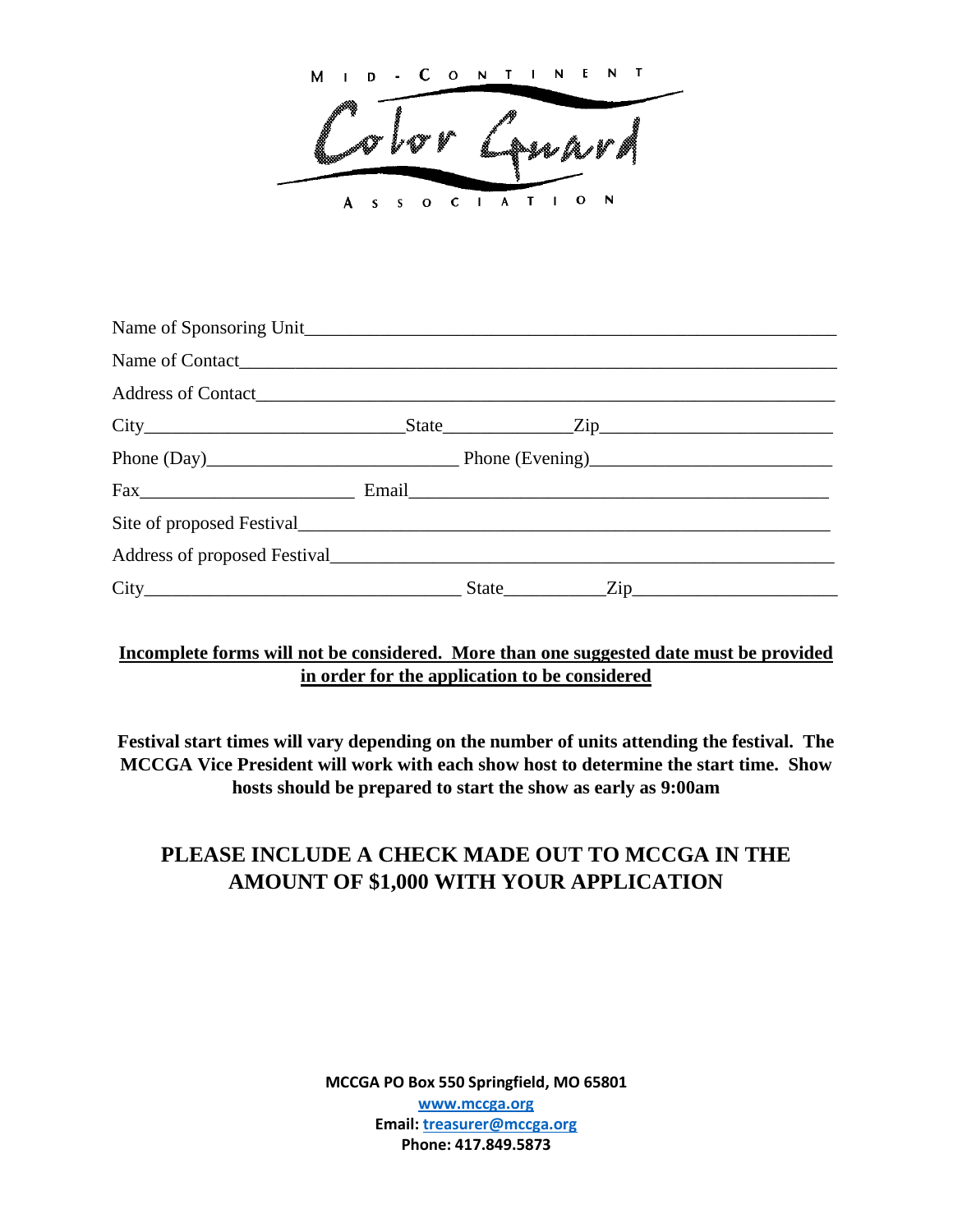M I D - C O N T I N E N T

Color Gunri

A  $s$   $s$   $o$   $c$   $1$   $A$   $T$   $1$   $o$  $\blacksquare$ 

| <b>DATE</b>              | <b>PLEASE</b>    | <b>GUARD</b> | PERCUSSION/WINDS | <b>GUARD/PERC/WINDS</b> |
|--------------------------|------------------|--------------|------------------|-------------------------|
|                          | <b>MARK ALL</b>  | <b>ONLY</b>  | <b>ONLY</b>      |                         |
|                          | <b>AVAILABLE</b> |              |                  |                         |
|                          | <b>DATES</b>     |              |                  |                         |
| 1/28/2023                |                  |              |                  |                         |
|                          |                  |              |                  |                         |
| 2/4/2023                 |                  |              |                  |                         |
| 2/11/2023                |                  |              |                  |                         |
|                          |                  |              |                  |                         |
| 2/18/2023                |                  |              |                  |                         |
|                          |                  |              |                  |                         |
| 2/25/2023                |                  |              |                  |                         |
|                          |                  |              |                  |                         |
| 3/4/2023                 |                  |              |                  |                         |
|                          |                  |              |                  |                         |
| 3/11/2023                |                  |              |                  |                         |
|                          |                  |              |                  |                         |
| 3/18/2023                |                  |              |                  |                         |
|                          |                  |              |                  |                         |
| 4/1/2023                 |                  |              |                  |                         |
| <b>MCCGA</b><br>Champs** |                  |              |                  |                         |

**\*\*These shows will require additional agreements**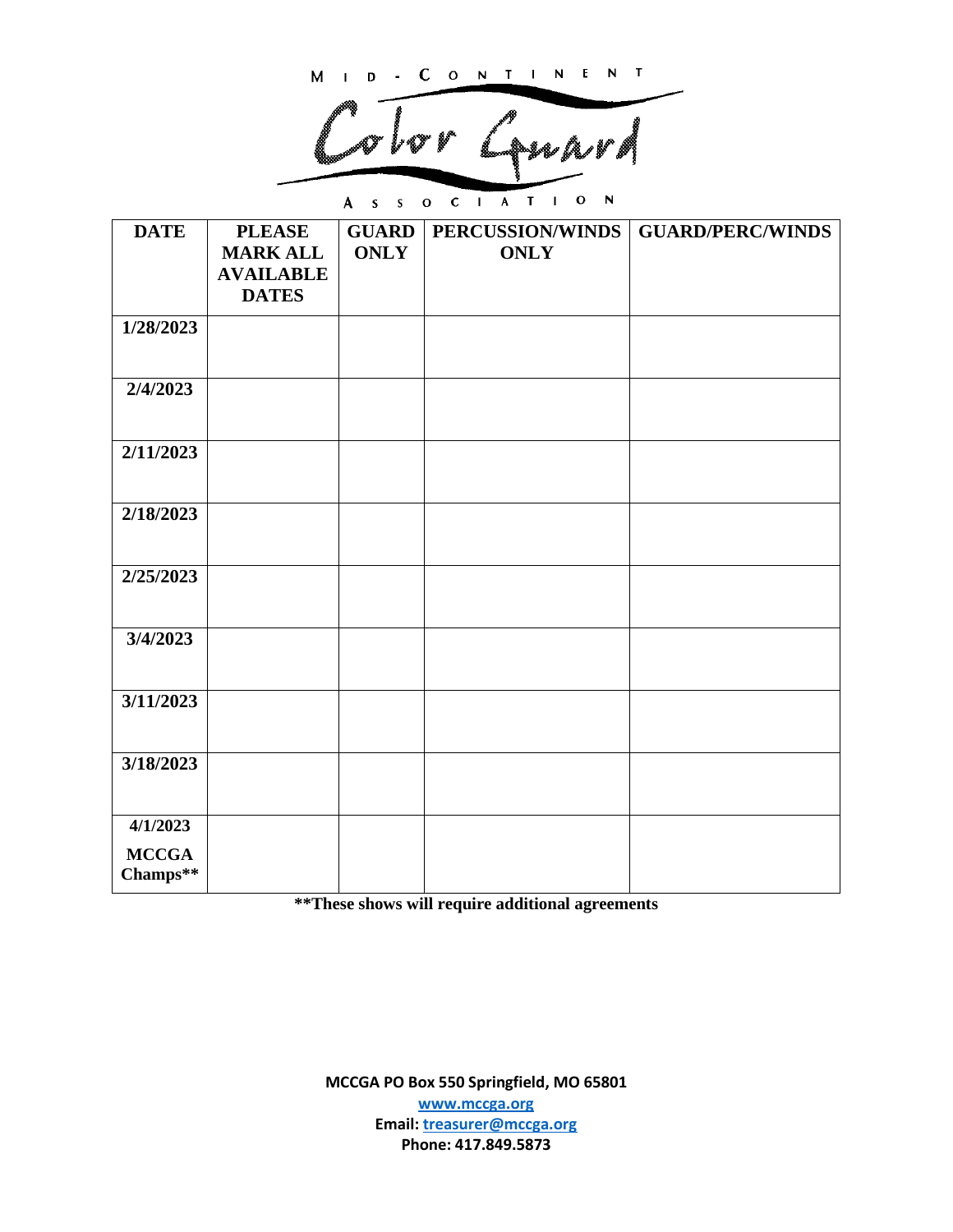CONTINE M SOCIATI  $\mathbf{o}$ A  $\overline{\mathbf{s}}$ **INTERNET ACCESS QUESTIONAIRRE**

MCCGA uses Competition Suite for tabulation, commentary and scoring which requires internet access. A good solid WIFI connection is pertinent to the success of Competition Suite. WIFI access in the gym is required to host a festival. Please answer the following questions completely before applying to host an MCCGA festival. Incomplete responses will void the application.

Is there WIFI access in the performance gym? Yes\_\_\_\_\_ No\_\_\_\_

If yes, what type of WIFI access? Guest WIFI (open access)\_\_\_\_\_ Secured WIFI (password protected)\_\_\_\_

If password protected, what information does your IT department need in order for access to be granted? Please explain in the space below.

What other requirements does your IT Department need in order for WIFI access to be granted on the day of the festival? Please explain fully in the space below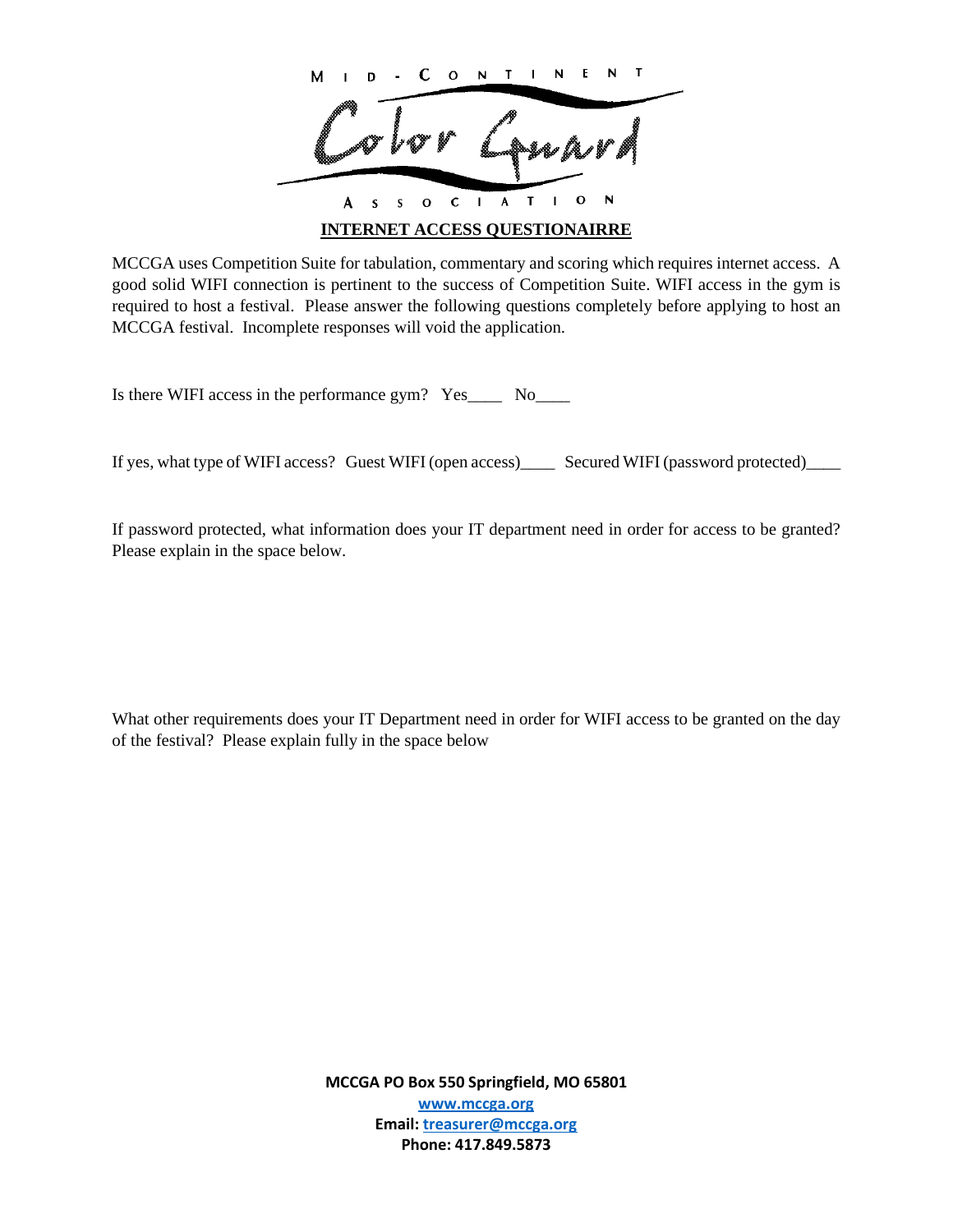$O \tN$  T  $\mathsf{I}$  N E  $\sigma$  for  $\mathbb{Z}_2$  $S$  O C I A T I

### **Festival Site Facility Survey**

- You must provide indoor warm up areas suitable for movement and equipment warmups (including equipment aerials
- Are there separate areas for body and equipment warmup? Yes\_\_\_\_ No\_\_\_\_
- If so, what is the distance between these areas?
- Body Warm up dimensions \_\_\_\_ft x \_\_\_\_ft Ceiling:\_\_\_\_ft
- Equipment room dimensions \_\_\_\_ft x \_\_\_\_ft Ceiling \_\_\_\_ft
- You must provide the mandated performance area (gym floor excluding bleachers) size of at least 100'x70' Is this possible? Yes\_\_\_\_ No\_\_\_\_ (*measure from the front of the spectator bleachers (when they are pulled out) to the backside spectator bleachers. If the*  backside bleachers will not be pulled out during your festival, measure from the front of *the spectator bleachers (when they are pulled out) to the back wall. For the side measurements, measure from wall to wall taking to account any obstacles that may be in the way during performances i.e. announcer/sound table, tabulation table, overhead tracks etc.*

### **Actual dimensions \_\_\_\_\_ft x \_\_\_\_ft**

- Do you have separate entrance and exit doors to the performance area? Yes\_\_\_\_ No\_\_\_\_
- What is the maximum door width in inches for the unit entrance?
- What is the maximum door width in inches for the unit exit? \_\_\_\_\_\_
- Is there a center dividing bar between double doors? Yes\_\_\_\_\_ No\_\_\_\_\_
- If yes, can it be removed during the festival?

**MCCGA PO Box 550 Springfield, MO 65801**

**[www.mccga.org](http://www.mccga.org/) Email: [treasurer@mccga.org](mailto:treasurer@mccga.org) Phone: 417.849.5873**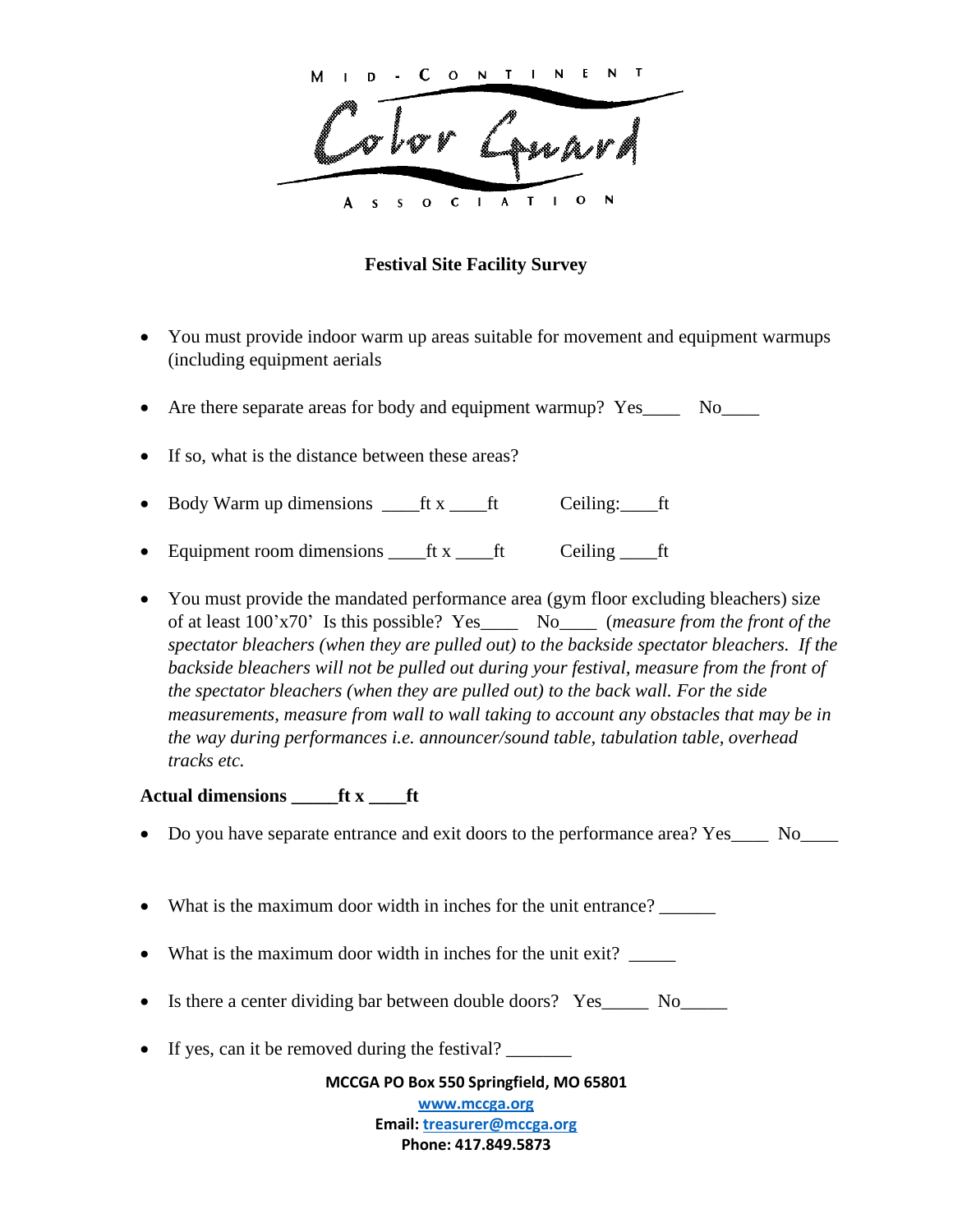CONTINE  $S$  O C I A T I

- What is the front side spectator seating capacity of the performance gym?
- How many rows of bleachers are on the spectator side of the performance gym?
- What is the back side seating capacity in the performance gym? \_\_\_\_\_\_\_\_\_\_\_\_\_\_\_
- Do you have a sound system that has a CD player and ability to attach a device such as an MP3 player? Yes No
- Do you have a back up sound system in case the intended sound system does not work or has issues during the festival? Yes\_\_\_\_\_\_ No\_\_\_\_\_\_
- What is the performance timeline for your festival? Horizontal\_\_\_\_\_\_ Vertical\_\_\_\_\_\_
- Is the warmup area located in the same building as the performance gym? Yes\_\_\_\_  $No$ <sub>\_\_\_</sub>
- Will performers need to go outside prior to entering the performance gym? Yes\_\_\_\_  $No$ <sub>\_\_\_</sub>
- Will performers need to go outside in exiting the performance gym? Yes No
- Do you have a space for tarp folding following performance? Yes No
- If yes, approximate distance from the performance gym \_\_\_\_\_\_\_\_\_ ft